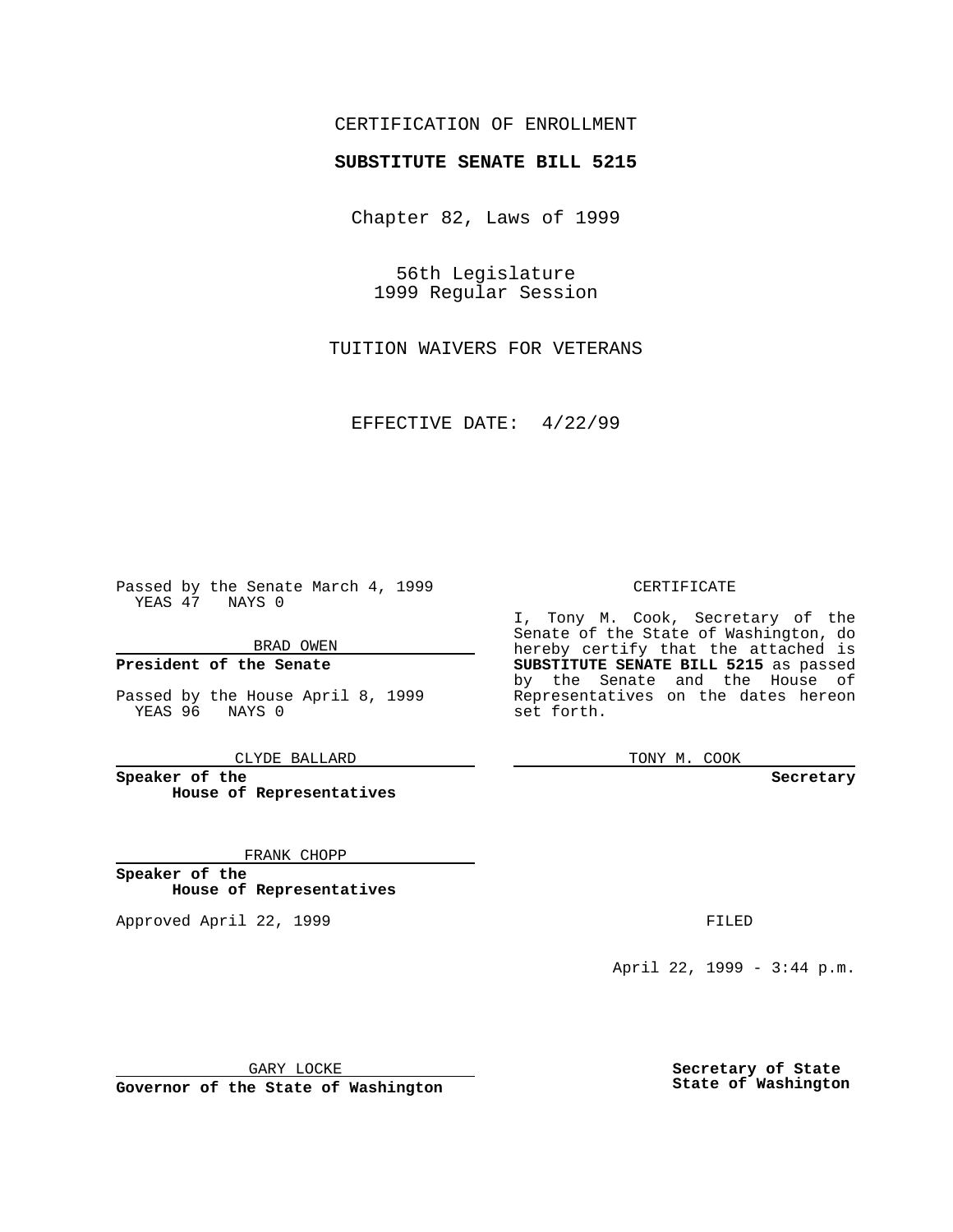# **SUBSTITUTE SENATE BILL 5215** \_\_\_\_\_\_\_\_\_\_\_\_\_\_\_\_\_\_\_\_\_\_\_\_\_\_\_\_\_\_\_\_\_\_\_\_\_\_\_\_\_\_\_\_\_\_\_

\_\_\_\_\_\_\_\_\_\_\_\_\_\_\_\_\_\_\_\_\_\_\_\_\_\_\_\_\_\_\_\_\_\_\_\_\_\_\_\_\_\_\_\_\_\_\_

Passed Legislature - 1999 Regular Session

#### **State of Washington 56th Legislature 1999 Regular Session**

**By** Senate Committee on Education (originally sponsored by Senators Bauer, Oke, Kohl-Welles, Roach, Winsley, T. Sheldon and Rasmussen)

Read first time 02/10/1999.

 AN ACT Relating to veterans' exemptions from higher education tuition and fees; amending RCW 28B.15.620 and 28B.15.628; adding a new section to chapter 28B.15 RCW; and declaring an emergency.

BE IT ENACTED BY THE LEGISLATURE OF THE STATE OF WASHINGTON:

 **Sec. 1.** RCW 28B.15.620 and 1995 c 349 s 1 are each amended to read as follows:

 (1) The legislature finds that military and naval veterans who have served their country in wars on foreign soil have risked their own lives to defend both the lives of all Americans and the freedoms that define and distinguish our nation. The legislature also finds that veterans of the Vietnam conflict suffered during and after the war as the country anguished over its involvement in the conflict. It is the intent of the legislature to honor Vietnam veterans for the public service they have provided to their country. It is the further intent of the legislature that, for eligible Vietnam veterans, colleges and universities waive tuition and fee increases that have occurred since October 1, 1977.

 (2) Subject to the limitations of RCW 28B.15.910, the governing boards of the state universities, the regional universities, The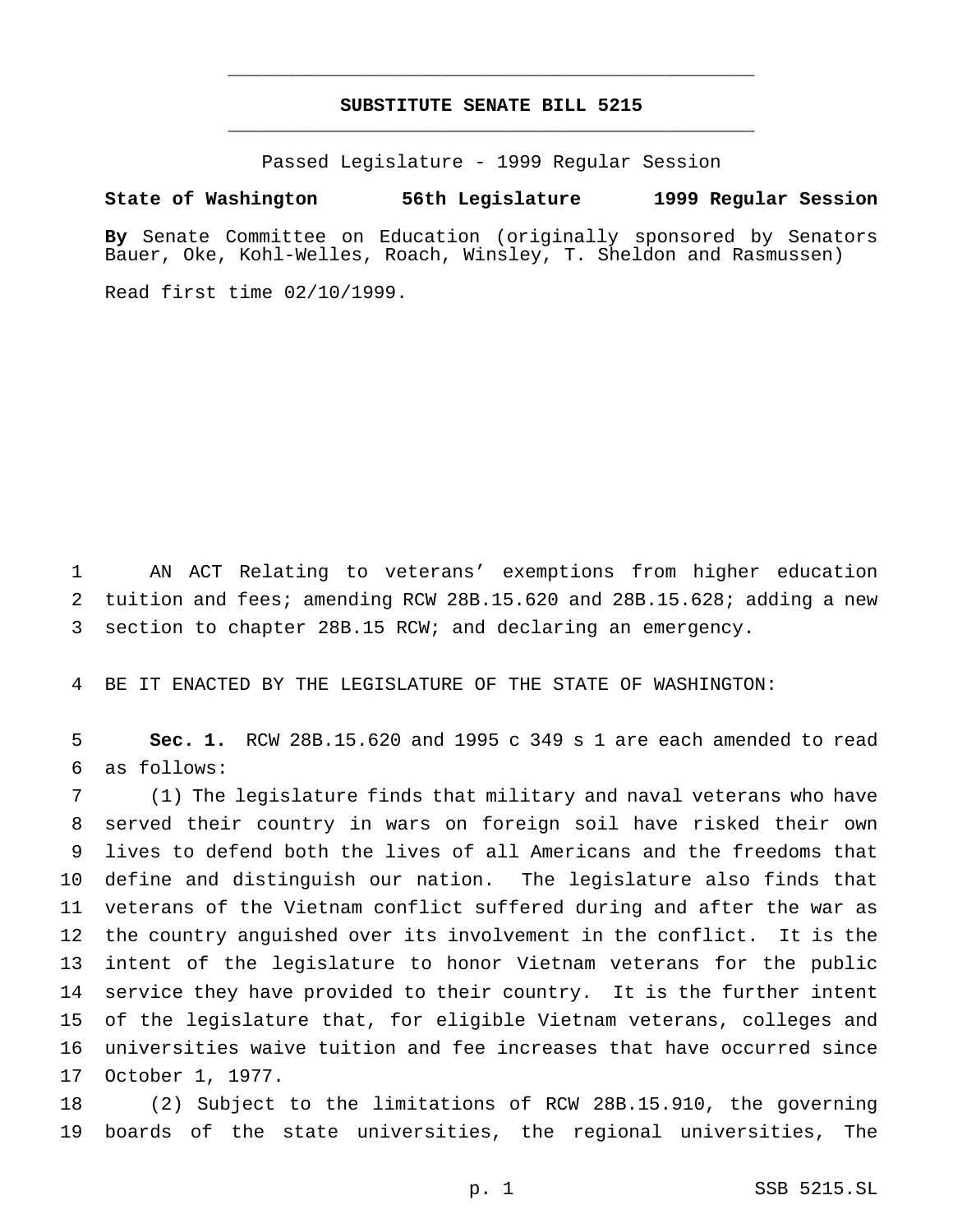Evergreen State College, and the community colleges may exempt veterans of the Vietnam conflict who have served in the southeast Asia theater of operations from the payment of all or a portion of any increase in tuition and fees that occur after October 1, 1977, if the veteran qualifies as a resident student under RCW 28B.15.012.

 (3) For the purposes of this section, "veterans of the Vietnam conflict" shall be those persons who have been on active federal service as a member of the armed military or naval forces of the United States between a period commencing August 5, 1964, and ending on May 7, 1975.

11 ((<del>(4) This section shall expire June 30, 1999.</del>))

 **Sec. 2.** RCW 28B.15.628 and 1996 c 169 s 1 are each amended to read as follows:

 (1) The legislature finds that military and naval veterans who have served their country in wars on foreign soil have risked their own lives to defend both the lives of all Americans and the freedoms that define and distinguish our nation. It is the intent of the legislature to honor Persian Gulf combat zone veterans for the public service they have provided to their country. It is the further intent of the legislature that, for eligible Persian Gulf combat zone veterans, institutions of higher education waive tuition and fee increases that have occurred after the 1990-91 academic year.

 (2) Subject to the limitations of RCW 28B.15.910, the governing boards of the state universities, the regional universities, The Evergreen State College, and the community colleges may exempt veterans of the Persian Gulf combat zone from all or a portion of increases in tuition and fees that occur after the 1990-91 academic year, if the veteran could have qualified as a Washington resident student under RCW 28B.15.012(2), had he or she been enrolled as a student on August 1, 1990.

 (3) For the purposes of this section, "a veteran of the Persian Gulf combat zone" means a person who served on active duty in the armed forces of the United States during any portion of the 1991 calendar year in the Persian Gulf combat zone as designated by executive order of the president of the United States.

36  $((+4)$  This section expires June 30, 1999.)